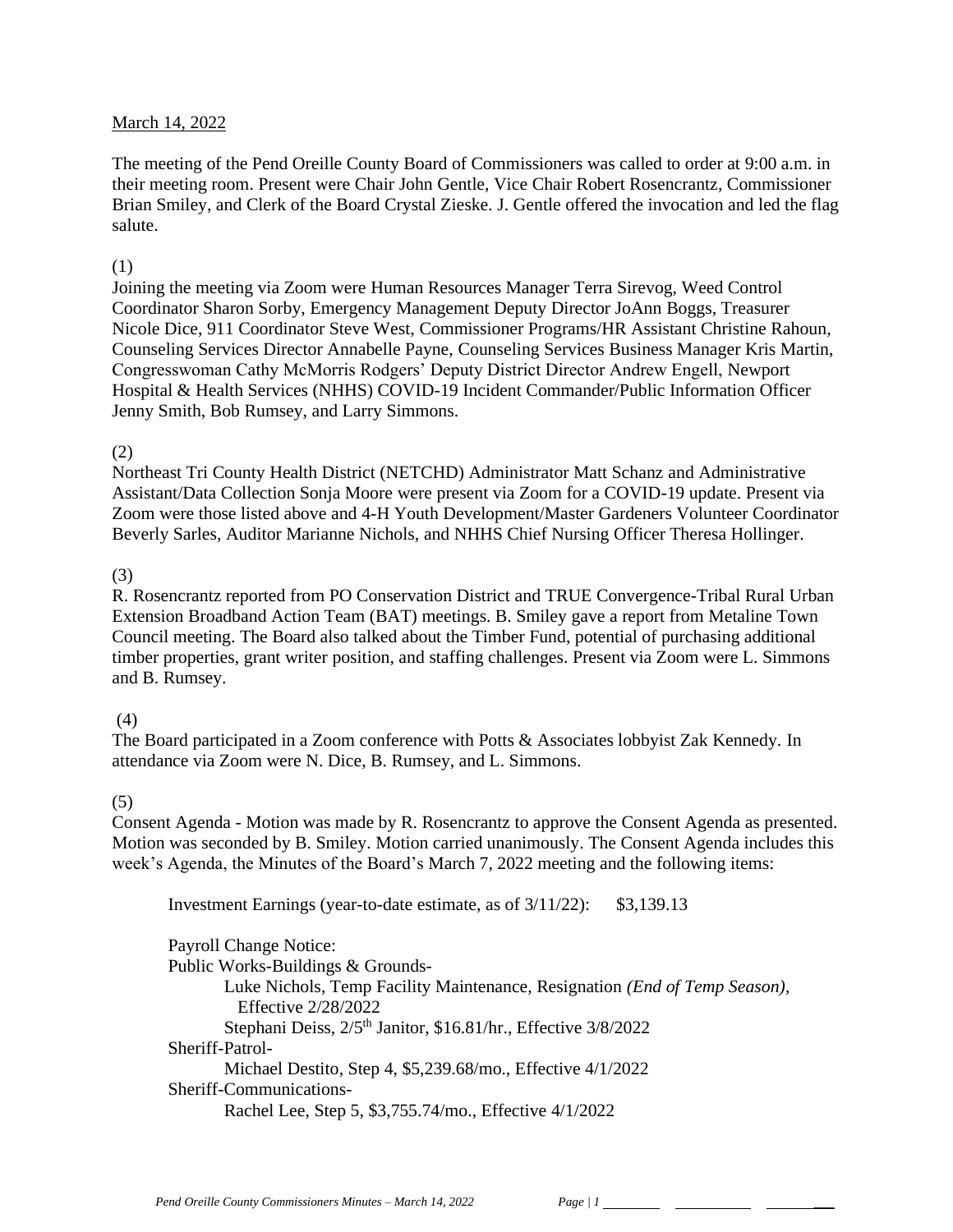Sheriff-Corrections-

Caleb Whitney, Step 4, \$3,788.99/mo., Longevity, \$25.00/mo., Effective 4/1/2022 Jacob Erickson, Step 2, \$3,555.00/mo., Effective 4/1/2022

Resolution Regarding Approval Of The 2022 Road & Bridge Deck Sweeping Contract With Selkirk Sealcoat, Inc. Dba Selkirk Sweeping Resolution *RESOLUTION NO. 2022-32, COMMISSIONERS' RECORDING* 

Revise the 2022 Gravel Road Stabilization Program bid opening, from original date/time of March 29, 2022 at 11:00am to March 29, 2022 at 11:30am.

(6)

The Board held a discussion on ARPA funds. Present were Financial Manager Jill Shacklett, N. Dice, and M. Nichols. Present via Zoom were Sheriff Glenn Blakeslee, S. West, J. Boggs, L. Simmons, and B. Rumsey. The group discussed designating some ARPA funds for non-government organizations and businesses. A request form will be developed, with rating criteria, and will be disseminated at a later date. A committee will be formed to review the requests and make award recommendations.

# (7)

J. Gentle was excused to participate in the virtual Washington State Association of Counties (WSAC) Virtual Assembly, and the Board recessed for lunch at 11:57 a.m.

# (8)

The meeting resumed at 1:15 p.m.

# (9)

C. Zieske provided a first reading of the draft ordinance, An Ordinance Amending Ordinance No. 2021-02 And Correcting The Scrivener's Errors To The Legal Descriptions Of The Updated Boundaries Of The Commissioner Districts Of Pend Oreille County, Washington As Required By Law. Present via Zoom was B. Rumsey.

# (10)

J. Gentle provided an update from the WSAC Virtual Assembly. Present via Zoom was B. Rumsey. L. Simmons joined the meeting in progress via Zoom.

# (11)

T. Sirevog was present for a Human Resources update. Present via Zoom were C. Rahoun, B. Rumsey, and L. Simmons. T. Sirevog presented an updated COVID-19 Safety Plan and a draft Telecommuting Policy and Procedure. Other topics were upcoming union negotiations, hiring updates, job fair, management training, and veterans preference.

# (12)

The Board met in executive session pursuant to RCW 42.30.140(4)(b) for collective bargaining for 22 minutes, from 2:38 p.m. to 3:00 p.m. Present were T. Sirevog and C. Rahoun. J. Shacklett joined the meeting at 2:54 p.m.

# (13)

Public Works Director Mary Jensen was present for an update. Also in attendance was Assistant County Engineer George Luft, and via Zoom were Solid Waste Coordinator Amanda Griesemer,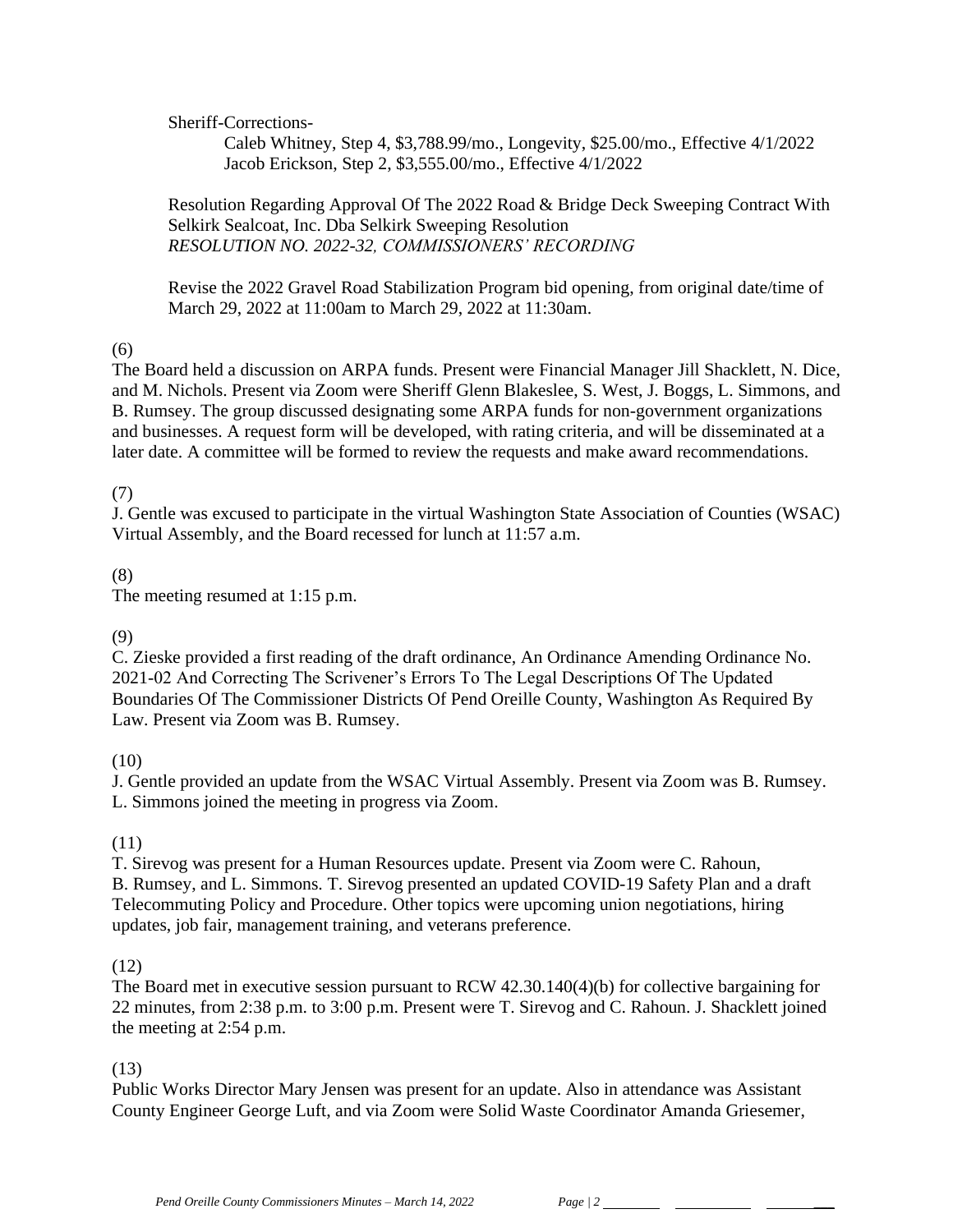Bob Eugene, B. Rumsey, and L. Simmons.

a) Motion was made by B. Smiley to approve the Road Department's request that the Board of County Commissioners re-sign the Local Agency Agreement attachment previously signed under Resolution 2022-25. Motion was seconded by R. Rosencrantz. Motion carried unanimously.

County Road Project 847 Leclerc Rd North MP 29.2 To 32.2 Project *RESOLUTION NO. 2022-25, COMMISSIONERS' RECORDING* 

b) Motion was made by R. Rosencrantz to approve the Local Agency Agreement and Project Prospectus for CRP 846 North County Guardrail. Motion was seconded by B. Smiley. Motion carried unanimously.

North County Guardrail CRP 846 Local Agency Agreement And Project Prospectus Approval And Signatures *RESOLUTION NO. 2022-33, COMMISSIONERS' RECORDING* 

c) Discussed were the prohibition of vacating Cordes Road, Solid Waste Coordinator position, and other staffing.

# (14)

District Manager of Pend Oreille Conservation District Alex Case-Cohen was present for an update. Present via Zoom were S. West, J. Boggs, B. Rumsey, L. Simmons, and B. Eugene. Discussed were the Metaline bank stabilization project, funding, potential VSP intern, and riparian stewardship,

#### (15)

Public Comment –Dale Brunke and Larry Cordes were present in-person for comment and via Zoom were S. West, J. Boggs, B. Eugene, B. Rumsey, L. Simmons, and Don Gronning. Providing comment were D. Brunke (elections), L. Cordes (vacation of Cordes Rd), and B. Eugene (precincts).

# (16)

Meeting continued to March 15.

# March 15, 2022

J. Gentle convened the meeting of the Elected Officials and Department Heads at 9:00 a.m. Present were R. Rosencrantz, B. Smiley, C. Zieske, Assessor Jim McCroskey, G. Blakeslee, T. Sirevog, J. Shacklett, M. Nichols, N. Dice, Mary Jensen, and present via Zoom were Community Development Director Greg Snow, Economic Development Director Jamie Wyrobek, ITS Director Shane Flowers, County Clerk Tammie Ownbey, Undersheriff Geoff Rusho, District Court Judge Robin McCroskey, S. West, A. Payne, J. Boggs, C. Rahoun, and L. Simmons. A. Engell joined the meeting in progress via Zoom.

# (17)

C. Rahoun assumed Clerk duties, and C. Zieske was excused at 9:40 a.m.

# (18)

The Board left the meeting room at 9:50 a.m. to volunteer at the county-sponsored 2nd Harvest food distribution near the Weed Control/WSU Extension Offices, from 10:00 a.m. to 1:00 p.m.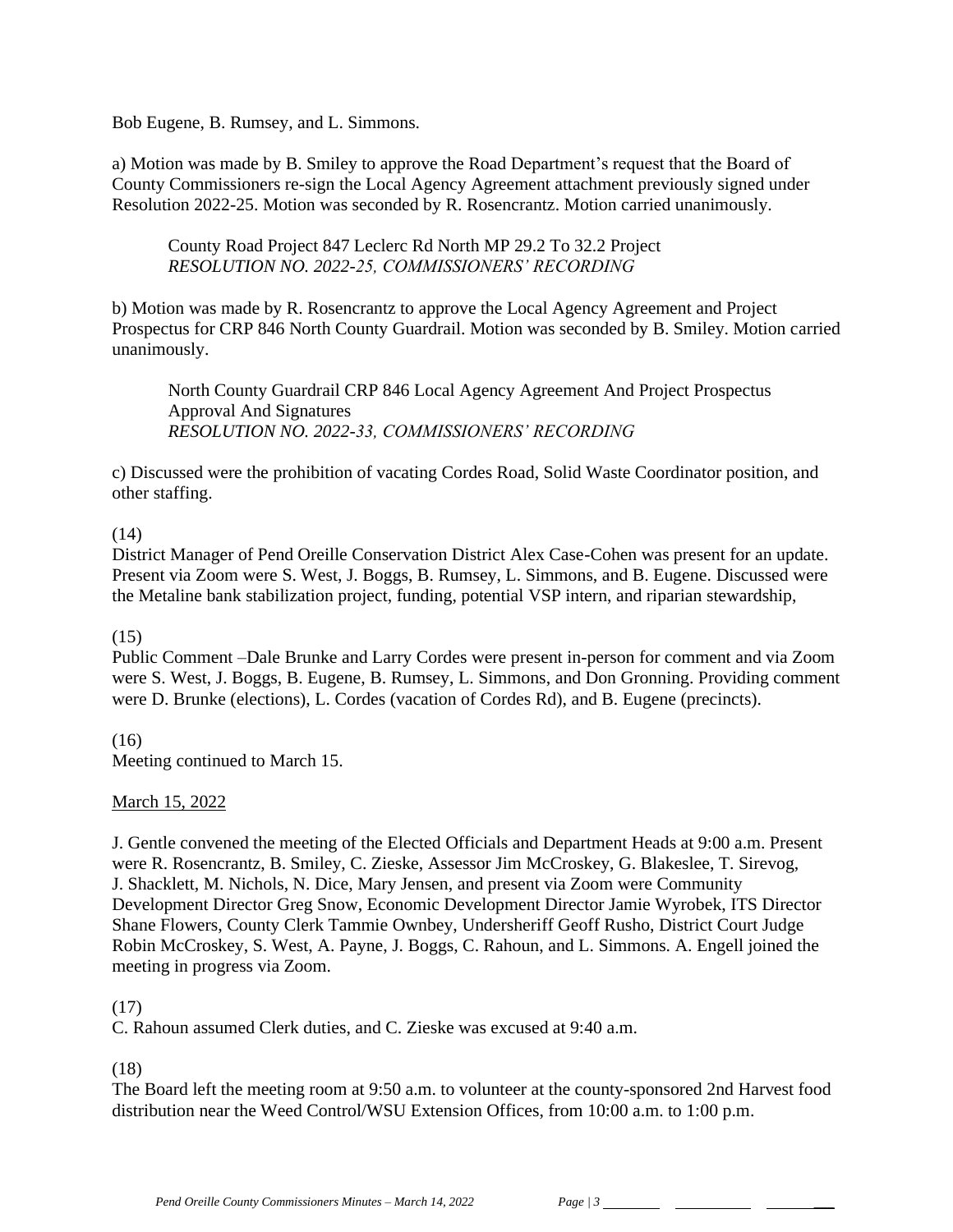(19)

The Board recessed for lunch at 1:00 p.m.

(20)

The meeting resumed at 2:00 p.m., with a site visit to District 2 Road Shop.

#### (19)

Correspondence Received:

- 3.2 LEPC-6.27.21 Minutes
- 3.3 NETCHD-3.16.21 Agenda & 1.19.22 Minutes
- 3.4 SCRILS-3.18.2022 Agenda
- 3.5 M. Murphy-Letter of Resignation from Parks & Recreation Advisory Board
- 3.6 EDC-3.16.22 Agenda & 2.16.2021 Minutes

#### (20)

As of this date, the Board approved vouchers for payment as listed and made available by the Auditor's Office. The following vouchers/warrants/electronic payments are approved for payment:

| \$              |                                               |
|-----------------|-----------------------------------------------|
| 330.73<br>\$    |                                               |
| \$<br>1,566.29  |                                               |
| \$<br>2,428.70  |                                               |
| \$219,303.20    |                                               |
| \$<br>1,733.55  |                                               |
| \$<br>1,398.00  |                                               |
| \$<br>33,359.30 |                                               |
| \$<br>5,621.85  |                                               |
| \$<br>3,994.99  |                                               |
| \$<br>2,000.00  |                                               |
| \$<br>666.61    |                                               |
| \$<br>56,286.41 |                                               |
| \$<br>461.19    |                                               |
| \$<br>30,565.47 |                                               |
| \$<br>32,581.48 |                                               |
| \$<br>1,184.02  |                                               |
| \$<br>894.00    |                                               |
| \$929,335.38    |                                               |
|                 | Salary and Claim<br>\$453,575.04<br>81,384.55 |

Check 39096 totaling \$4,643.62, dated March 7, 2022.

Checks 201952 through 201967 totaling \$3,542.42, and Electronic Funds Transfers 39097 through 39151 totaling \$55,296.31, Checks 201968 through 201969 totaling \$3650.42 and Electronic Funds Transfers 39152 through 39356 totaling \$313,275.16, Checks 201970 through 202015 totaling \$89,500.56, and Electronic Funds Transfers 39357 through 39366 totaling \$229,005.94, dated March 10, 2022. Includes Jr. Taxing Districts.